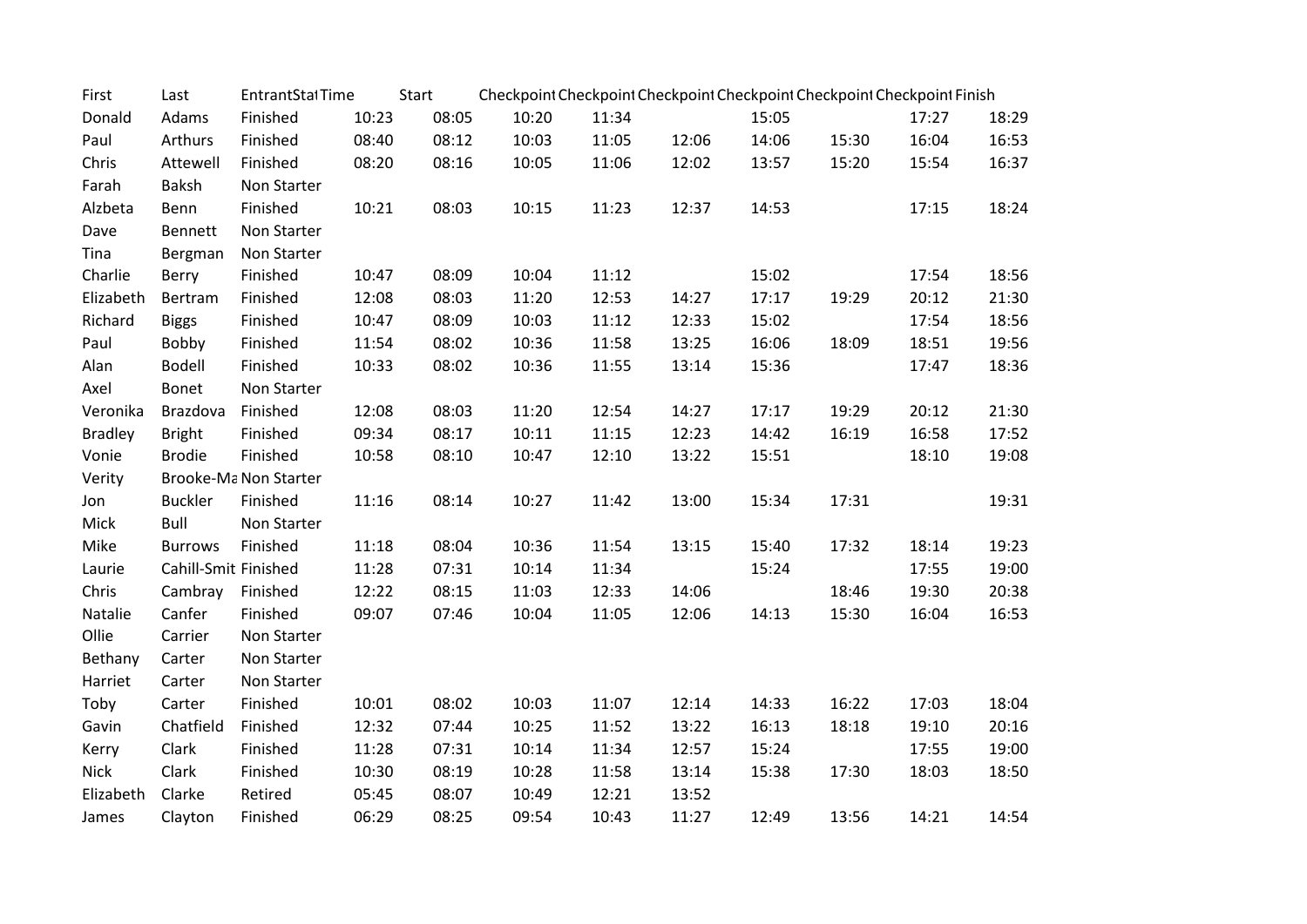| Susan       | Clements Finished  |                       | 11:51 | 08:03 | 10:34 | 11:58 | 13:21 | 15:59 | 18:03 | 18:52 | 19:54 |
|-------------|--------------------|-----------------------|-------|-------|-------|-------|-------|-------|-------|-------|-------|
| Shannon     | Coleman-S Finished |                       | 13:55 | 08:12 | 11:26 | 13:00 | 14:44 | 17:41 | 19:57 | 20:47 | 22:08 |
| Cecilia     | Csemiczky Finished |                       | 13:48 | 08:03 | 10:54 | 12:28 | 14:07 | 17:09 | 19:43 | 20:32 | 21:52 |
| Andrew      | Cuss               | Non Starter           |       |       |       |       |       |       |       |       |       |
| Elaine      | Dean               | Finished              | 08:41 | 07:44 | 09:37 | 10:39 | 11:44 | 13:40 | 15:07 | 15:39 | 16:26 |
| Will        | Deeley             | Retired               | 05:46 | 08:19 | 10:11 | 11:12 | 12:19 | 14:06 |       |       |       |
| Dwane       | <b>Dellit</b>      | Non Starter           |       |       |       |       |       |       |       |       |       |
| Paul        | Derow              | Finished              | 09:53 | 08:11 | 10:24 | 11:36 |       | 14:54 | 16:29 | 17:03 | 18:04 |
| Laura       | Donohoe            | Finished              | 09:31 | 08:17 | 10:12 | 11:13 | 12:21 | 14:34 | 16:16 | 16:51 | 17:49 |
| Paul        | Donohoe            | Finished              | 09:32 | 08:17 | 10:12 | 11:13 | 12:21 | 14:34 | 16:16 | 16:52 | 17:49 |
| Emma        | Dougall            | Non Starter           |       |       |       |       |       |       |       |       |       |
| Sarah       | Dungey             | Retired               | 09:30 | 08:19 | 11:14 | 12:54 | 14:46 | 17:49 |       |       |       |
| N           | Dunk               | Non Starter           |       |       |       |       |       |       |       |       |       |
| Andrea      | Elliott            | Finished              | 10:45 | 08:20 | 10:31 | 11:56 | 13:14 | 15:42 | 17:24 | 18:05 | 19:05 |
| Abigail     | Elrick             | Non Starter           |       |       |       |       |       |       |       |       |       |
| John        | Elrick             | Non Starter           |       |       |       |       |       |       |       |       |       |
| Nikki       | Embery             | Finished              | 11:10 | 07:34 | 10:15 | 11:37 |       | 15:24 |       | 17:46 | 18:44 |
| Aidan       | Emery              | Finished              | 11:25 | 08:04 | 10:36 | 11:55 | 13:13 | 15:45 | 17:38 | 18:20 | 19:29 |
| Philip      | Emery              | Finished              | 11:25 | 08:04 | 10:36 | 11:55 | 13:14 | 15:45 |       | 18:20 | 19:29 |
| Adrian      | Evans              | Non Starter           |       |       |       |       |       |       |       |       |       |
| Daniel      | Evans              | Retired               | 12:48 | 08:04 | 11:20 | 12:58 | 14:58 | 18:15 | 20:53 |       |       |
| Sara        | Fabien             | Finished              | 08:28 | 08:21 | 10:07 | 11:04 | 12:07 | 14:04 | 15:34 | 16:04 | 16:49 |
| Paul        | Fishwick           | Non Starter           |       |       |       |       |       |       |       |       |       |
| Kate        | Flemming Finished  |                       | 13:52 | 08:15 | 11:26 | 13:01 | 14:44 | 17:42 | 19:58 | 20:47 | 22:08 |
| David       |                    | Forbes-Wh Non Starter |       |       |       |       |       |       |       |       |       |
| Neil        | Fraser             | Non Starter           |       |       |       |       |       |       |       |       |       |
| <b>Nick</b> | Freeman            | Non Starter           |       |       |       |       |       |       |       |       |       |
| David       | Gallagher          | Finished              | 08:56 | 08:29 | 10:01 | 10:53 | 11:42 | 13:47 | 15:34 | 16:27 | 17:26 |
| Hugh        | Gallagher          | Non Starter           |       |       |       |       |       |       |       |       |       |
| John        | Gallagher          | Finished              | 07:05 | 08:29 | 10:00 | 10:53 | 11:42 | 13:15 | 14:24 | 14:52 | 15:34 |
| Crispian    | Garth              | Finished              | 10:35 | 07:32 | 09:52 | 11:06 | 12:29 | 14:46 |       | 17:10 | 18:07 |
| David       | Giles              | Finished              | 09:03 | 08:14 | 10:09 | 11:13 | 12:15 | 14:18 | 15:49 | 16:24 | 17:17 |
| Jack        | Graham             | Non Starter           |       |       |       |       |       |       |       |       |       |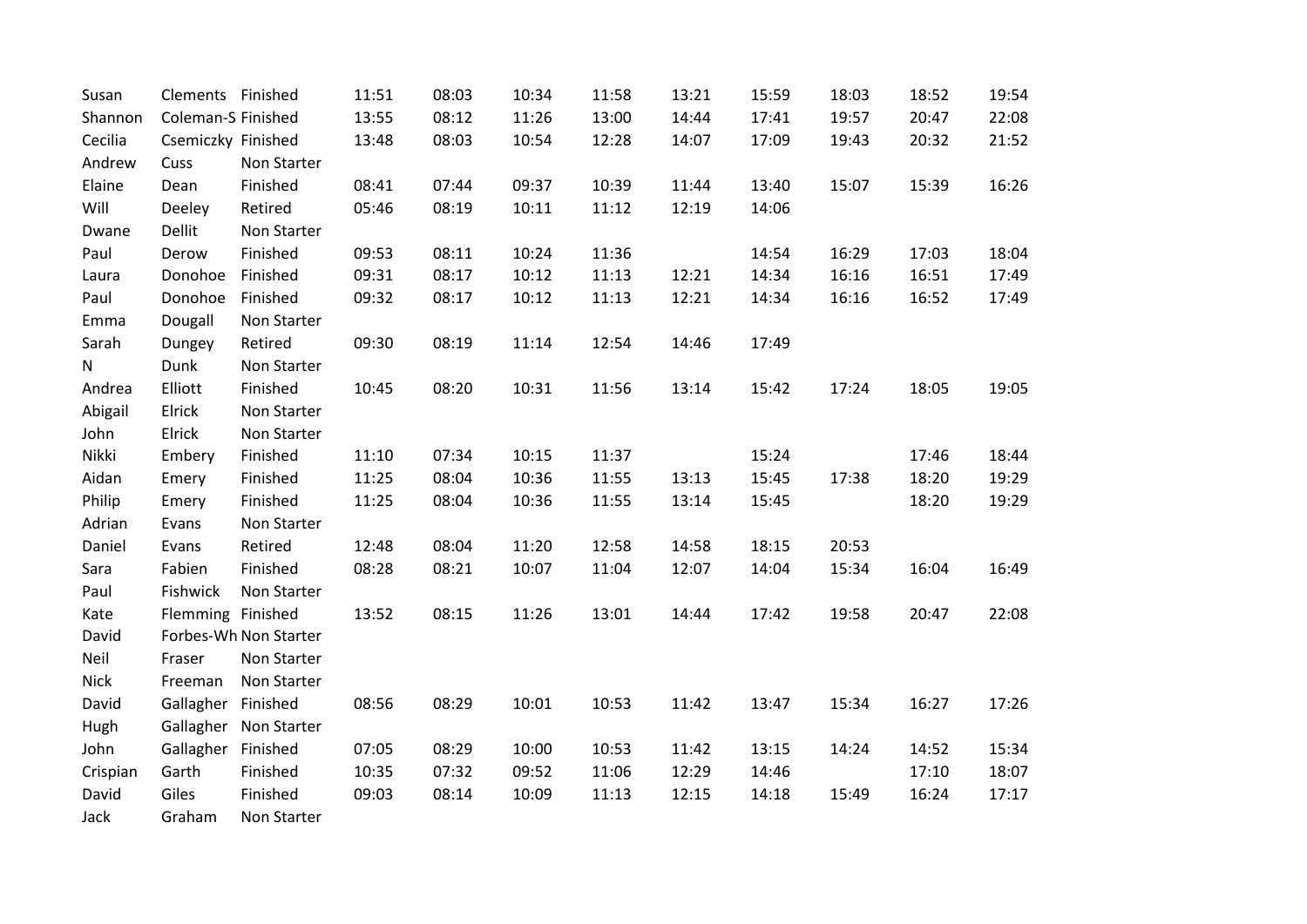| James     | Greaves             | Non Starter           |       |       |       |       |       |       |       |       |       |
|-----------|---------------------|-----------------------|-------|-------|-------|-------|-------|-------|-------|-------|-------|
| Malcolm   | Green               | Non Starter           |       |       |       |       |       |       |       |       |       |
| Suki      | Gregory             | Finished              | 10:20 | 08:00 | 10:03 | 11:05 | 12:12 | 14:32 |       | 17:34 | 18:21 |
| Ken       | Grose               | Finished              | 14:10 | 07:41 | 10:38 | 12:28 | 14:10 | 17:17 | 19:43 | 20:31 | 21:51 |
| Dalvinder | Haire Mulk Finished |                       | 14:00 | 07:51 |       | 12:22 | 14:06 | 17:17 | 19:34 | 20:32 | 21:52 |
| Darren    | Hall                | Non Starter           |       |       |       |       |       |       |       |       |       |
| Kathryn   | Hamilton            | Finished              | 13:29 | 08:09 | 10:56 | 12:34 | 14:09 | 17:04 | 19:26 | 20:17 | 21:39 |
| John      | Hardwick            | Finished              | 09:38 | 08:09 | 10:11 | 11:20 | 12:32 | 14:37 | 16:18 | 16:53 | 17:48 |
| Steve     | Harlowe             | Finished              | 11:59 | 07:32 | 10:07 | 11:37 | 13:07 | 15:33 | 17:44 | 18:28 | 19:32 |
| David     | Hatfull             | Finished              | 11:52 | 07:29 | 10:03 | 11:25 | 12:50 | 15:21 |       | 18:08 | 19:22 |
| Richard   | Haynes              | Finished              | 12:44 | 08:06 | 10:55 | 12:28 | 14:08 |       | 18:52 | 19:37 | 20:50 |
| Roger     | Heath               | Finished              | 08:40 | 08:21 | 10:07 | 11:03 | 12:07 | 14:04 | 15:34 | 16:06 | 17:01 |
| Jim       | Heatley             | Finished              | 11:28 | 07:31 | 10:14 | 11:34 | 12:57 | 15:23 |       | 17:55 | 19:00 |
| Paula     | Hewitt              | Retired               | 08:20 | 08:07 | 10:48 | 12:11 |       | 16:28 |       |       |       |
| Nigel     | Hickson             | Retired               | 14:16 | 08:13 | 10:58 | 12:33 | 14:06 | 16:44 |       |       | 22:30 |
| Liz       | Hill                | Finished              | 08:31 | 08:01 | 09:57 | 10:58 | 12:00 | 13:52 | 15:17 | 15:48 | 16:33 |
| Sally     | Hills               | Non Starter           |       |       |       |       |       |       |       |       |       |
| Lesley    | Hinsley             | Finished              | 07:58 | 07:54 | 09:42 | 10:40 | 11:35 | 13:24 | 14:41 | 15:11 | 15:53 |
| lan       | Hitchens            | Non Starter           |       |       |       |       |       |       |       |       |       |
| Nicholas  | Hitchens            | Non Starter           |       |       |       |       |       |       |       |       |       |
| David     | Hoben               | Finished              | 12:23 | 08:03 | 10:33 | 11:57 | 13:21 | 16:04 | 18:17 | 19:08 | 20:26 |
| Chris     | Hodgkins            | Finished              | 12:05 | 08:03 | 10:24 | 11:46 |       | 16:07 | 18:16 | 19:00 | 20:08 |
| David J   | Hooper              | Non Starter           |       |       |       |       |       |       |       |       |       |
| Helen     | Horne               | Finished              | 11:17 | 08:13 | 10:27 | 11:42 | 13:00 | 15:37 |       | 18:13 | 19:31 |
| John      | Horne               | Finished              | 11:08 | 08:22 | 10:27 | 11:42 | 13:00 | 15:34 |       | 18:13 | 19:30 |
| Matthew   | Howarth             | Non Starter           |       |       |       |       |       |       |       |       |       |
| Giles     |                     | Humphrey: Non Starter |       |       |       |       |       |       |       |       |       |
| Imtiaz    | Ilahi               | Finished              | 09:01 | 08:09 | 09:59 | 11:01 | 12:04 | 14:03 | 15:42 | 16:17 | 17:10 |
| Helen     | Jackson             | Retired               | 10:10 | 07:32 | 10:31 | 12:06 | 14:09 | 17:42 |       |       |       |
| Doug      | Jacobs              | Finished              | 12:27 | 08:08 | 10:55 | 12:22 | 13:50 | 16:34 | 18:37 | 19:24 | 20:35 |
| Karen     | Jacobs              | Finished              | 12:27 | 08:08 | 10:55 | 12:22 | 13:50 | 16:34 | 18:37 | 19:24 | 20:35 |
| Marta     | Janiskova           | Finished              | 10:39 | 08:03 | 10:28 | 11:42 | 12:57 | 15:14 |       | 17:44 | 18:42 |
| Matthew   | John                | Finished              | 05:47 | 08:10 | 09:28 | 10:10 | 10:51 | 12:05 | 13:02 |       | 13:57 |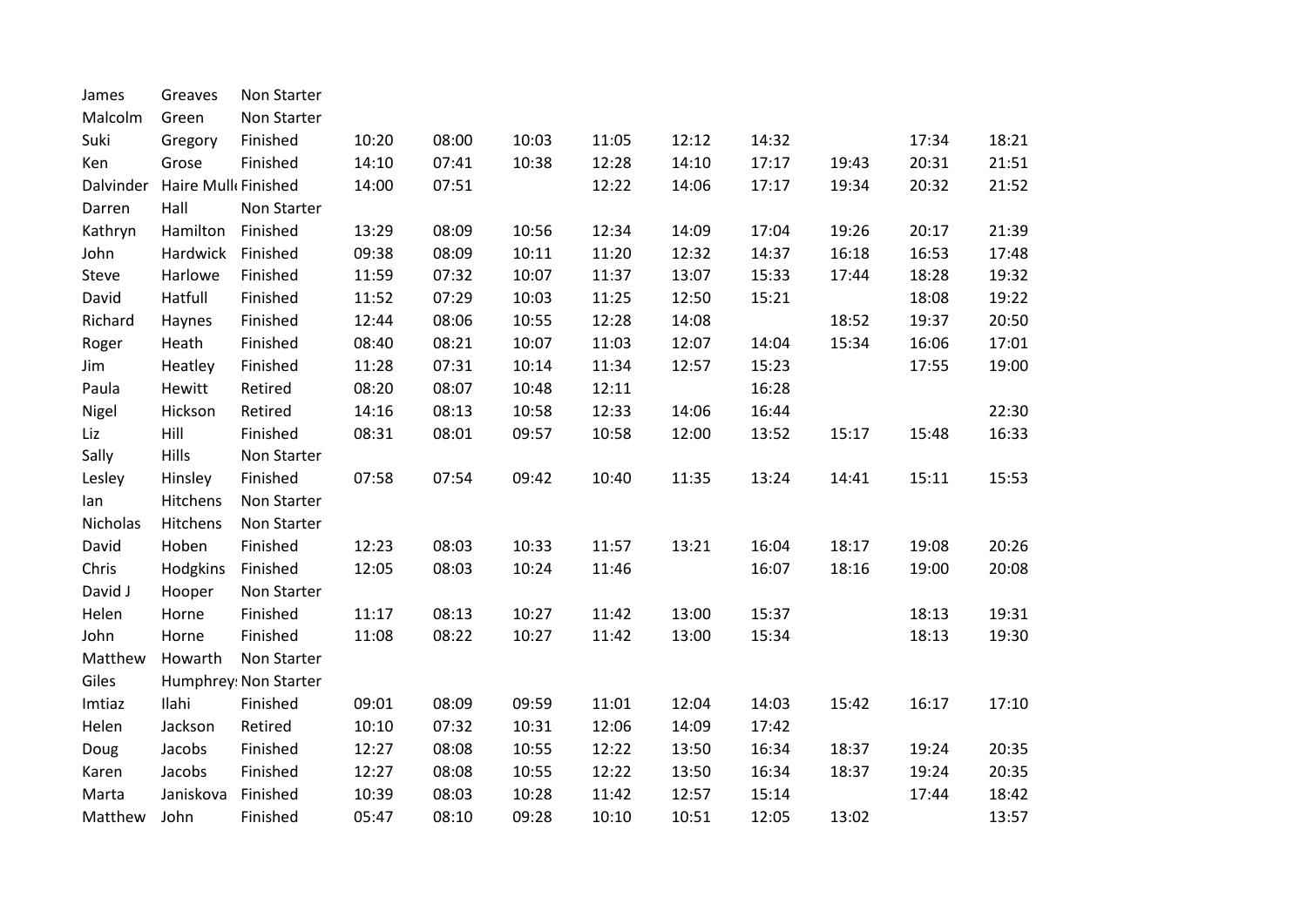| Chris           | Johnson                | Finished                | 11:01 | 08:08 | 10:27 | 11:45 | 13:05 | 15:30 |       | 18:02 | 19:09 |  |  |
|-----------------|------------------------|-------------------------|-------|-------|-------|-------|-------|-------|-------|-------|-------|--|--|
| Paul            | Johnson                | Non Starter             |       |       |       |       |       |       |       |       |       |  |  |
| Peter           | Johnson                | Finished                | 09:41 | 08:12 | 10:15 | 11:24 | 12:31 | 14:40 | 16:16 | 16:54 | 17:54 |  |  |
| Paula           | Jones                  | Non Starter             |       |       |       |       |       |       |       |       |       |  |  |
| Mariusz         | Kawalek                | Finished                | 14:19 | 07:36 | 10:33 | 12:06 | 14:01 | 17:20 | 19:51 | 20:40 | 21:56 |  |  |
| Tomasz          | Kawalek                | Finished                | 14:19 | 07:37 | 10:33 | 12:06 | 14:01 | 17:20 | 19:52 | 20:40 | 21:56 |  |  |
| Debra           | Kearsey                | Finished                | 10:52 | 08:04 | 10:03 | 11:11 |       | 15:04 |       | 17:54 | 18:56 |  |  |
| Sam             | Kelly                  | Non Starter             |       |       |       |       |       |       |       |       |       |  |  |
| Josh            | Kerry                  | Finished                | 08:32 | 07:51 | 09:41 | 10:36 | 11:41 | 13:30 | 15:01 | 15:37 | 16:23 |  |  |
| Rob             | Kershaw                | Finished                | 06:45 | 08:14 | 09:37 | 10:24 |       | 12:57 | 14:26 |       | 14:59 |  |  |
| lan             | Kinnersley Finished    |                         | 09:38 | 08:09 | 10:11 | 11:20 | 12:32 | 14:37 | 16:18 | 16:54 | 17:48 |  |  |
| Mark            | Kuspisz                | Finished                | 09:16 | 08:08 | 10:13 | 11:19 | 12:27 | 14:29 | 16:00 | 16:33 | 17:24 |  |  |
| Becky           | Lafford                | Finished                | 07:20 | 07:34 | 09:19 | 10:10 | 11:00 | 12:31 | 13:42 | 14:15 | 14:54 |  |  |
| Neil            | Lawrence               | Finished                | 12:22 | 08:15 | 10:58 | 12:33 | 14:07 | 16:44 | 18:47 | 19:29 | 20:38 |  |  |
| <b>Brian</b>    | Layton                 | Finished                | 10:19 | 08:14 | 10:12 | 11:19 | 12:31 | 14:48 |       | 17:30 | 18:33 |  |  |
| Sue             | Learoyd-Sn Non Starter |                         |       |       |       |       |       |       |       |       |       |  |  |
| Amy             | Lee                    | Finished                | 13:30 | 08:08 | 10:56 | 12:34 | 14:09 | 17:04 | 19:26 | 20:18 | 21:38 |  |  |
| Paula           | Lees                   | Finished                | 12:30 | 08:05 | 10:55 | 12:22 | 13:50 | 16:34 | 18:37 | 19:24 | 20:35 |  |  |
| Sally           | Leonard                | Finished                | 13:44 | 08:18 | 11:14 | 12:54 | 14:46 | 17:47 | 20:03 | 20:46 | 22:02 |  |  |
| Donald          |                        | Livingstone Non Starter |       |       |       |       |       |       |       |       |       |  |  |
| Mark            | Manley                 | Finished                | 07:58 | 07:54 | 09:42 | 10:40 | 11:35 | 13:25 | 14:41 | 15:11 | 15:53 |  |  |
| Jon             | Martin                 | Finished                | 08:31 | 07:51 | 09:41 | 10:36 | 11:41 | 13:30 | 15:01 | 15:36 | 16:23 |  |  |
| Tim             | Matthews Finished      |                         | 11:17 | 08:13 | 10:27 | 11:42 |       | 15:34 | 17:31 | 18:13 | 19:30 |  |  |
| Bob             | McGavin                | Finished                | 12:24 | 08:14 | 10:58 | 12:33 | 14:06 |       | 18:46 | 19:29 | 20:38 |  |  |
| Constance Mckie |                        | Retired                 | 03:23 | 08:05 | 11:28 |       |       |       |       |       |       |  |  |
| Carlos          | Medina                 | Finished                | 10:06 | 08:18 | 10:13 | 11:23 | 12:33 | 14:56 |       | 17:15 | 18:25 |  |  |
| Alan            | Michell                | Finished                | 10:16 | 08:02 | 10:05 | 11:13 | 12:22 | 14:38 | 16:30 | 17:10 | 18:18 |  |  |
| Bryan           | Michell                | Finished                | 10:16 | 08:02 | 10:05 | 11:13 | 12:22 | 14:38 | 16:29 | 17:10 | 18:18 |  |  |
| Daisy           | Michell                | Non Starter             |       |       |       |       |       |       |       |       |       |  |  |
| Chris           | Midwinter Finished     |                         | 09:37 | 07:56 | 09:57 | 11:07 | 12:12 | 14:18 | 16:00 | 16:35 | 17:33 |  |  |
| Stuart          | Midwinter Finished     |                         | 09:37 | 07:56 | 09:57 | 11:06 | 12:12 | 14:18 | 15:59 | 16:35 | 17:34 |  |  |
| Finbarr         | Morley                 | Finished                | 12:30 | 08:05 | 10:55 | 12:22 | 13:50 | 16:34 | 18:37 | 19:24 | 20:35 |  |  |
| Kirsty          | Moulsley Finished      |                         | 10:30 | 08:19 | 10:28 | 11:58 | 13:14 | 15:38 |       | 18:03 | 18:50 |  |  |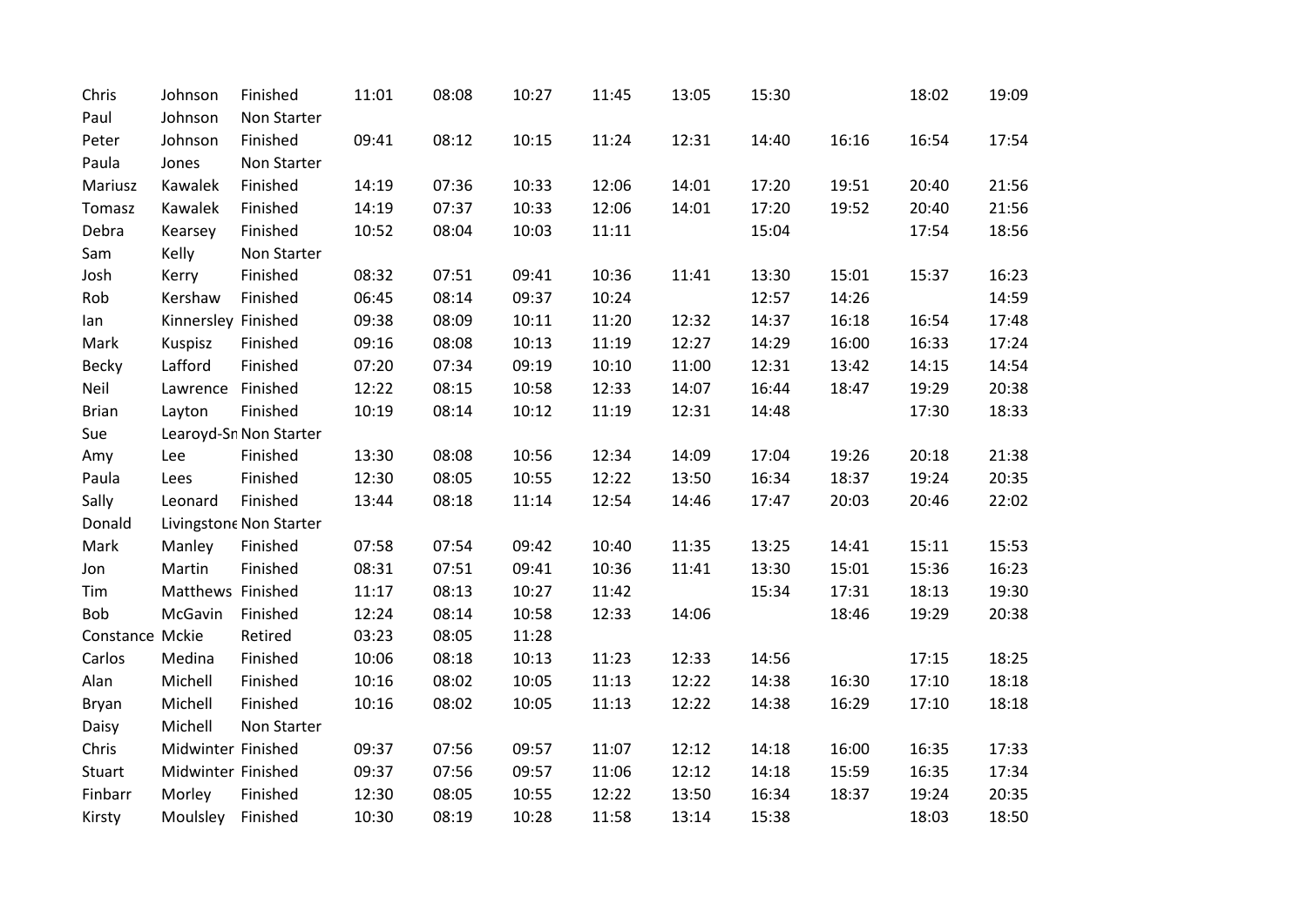| Maxine   | Napal                | Finished    | 11:48 | 08:27 | 10:42 | 12:07 | 13:40 | 16:04 | 18:22 | 19:02 | 20:14 |
|----------|----------------------|-------------|-------|-------|-------|-------|-------|-------|-------|-------|-------|
| Graham   | Neal                 | Finished    | 11:37 | 07:42 | 10:13 | 11:29 |       | 15:34 |       | 18:09 | 19:19 |
| Paul     | Norman               | Non Starter |       |       |       |       |       |       |       |       |       |
| Kenta    | Ochi                 | Finished    | 09:10 | 08:05 | 10:14 | 11:19 | 12:25 | 14:27 | 15:57 | 16:28 | 17:15 |
| Roger    | Owen                 | Finished    | 07:19 | 08:13 | 09:40 | 10:28 | 11:17 | 12:57 | 14:19 | 14:49 | 15:33 |
| Rachel   | Pairman              | Finished    | 09:17 | 07:46 | 09:49 | 10:56 | 12:03 |       | 15:36 | 16:09 | 17:04 |
| John     | Paveley              | Non Starter |       |       |       |       |       |       |       |       |       |
| Ady      | Pendred              | Finished    | 06:02 | 08:11 | 09:28 | 10:10 | 10:51 | 12:05 | 13:09 | 13:36 | 14:13 |
| Frank    | Perrett              | Finished    | 11:32 | 07:42 | 10:17 | 11:38 | 13:00 | 15:34 | 17:24 | 18:07 | 19:14 |
| Katie    | Perrett              | Finished    | 11:32 | 07:41 | 10:17 | 11:39 |       | 15:35 | 17:24 | 18:07 | 19:14 |
| Steven   | Pickersgill Finished |             | 12:15 | 08:05 | 11:13 | 13:15 | 14:34 | 16:56 | 18:45 | 19:21 | 20:21 |
| Radoslaw | Pietrzak             | Non Starter |       |       |       |       |       |       |       |       |       |
| Katie    | Pinckney             | Finished    | 13:30 | 08:09 | 10:56 | 12:34 | 14:09 | 17:04 | 19:26 | 20:18 | 21:39 |
| Clive    | Price                | Non Starter |       |       |       |       |       |       |       |       |       |
| Julian   | Pursey               | Finished    | 14:10 | 07:41 | 10:39 | 12:28 | 14:09 | 17:15 | 19:33 | 20:31 | 21:51 |
| Peter    | Ricks                | Finished    | 10:52 | 07:46 | 09:58 | 11:12 | 12:30 | 14:49 |       | 17:33 | 18:39 |
| Simon    | Roberts              | Finished    | 11:54 | 07:30 | 10:13 | 11:37 | 13:04 | 15:38 |       | 18:13 | 19:24 |
| Tom      | Robinson             | Finished    | 12:32 | 08:04 | 10:55 | 12:22 | 13:50 | 16:34 | 18:37 | 19:24 | 20:36 |
| Corinne  | Rodgers              | Non Starter |       |       |       |       |       |       |       |       |       |
| David    | Russell              | Non Starter |       |       |       |       |       |       |       |       |       |
| Dane     | Ryan                 | Finished    | 10:55 | 08:02 | 10:34 | 11:54 | 13:13 | 15:40 | 17:28 | 18:04 | 18:58 |
| Deborah  | Ryan                 | Finished    | 10:53 | 08:05 | 10:33 | 11:54 | 13:13 | 15:40 |       | 18:04 | 18:59 |
| Martin   | Rye                  | Finished    | 13:04 | 08:08 | 10:36 | 12:04 | 13:44 | 16:41 | 18:52 | 19:44 | 21:12 |
| Scott    | Sawyer               | Finished    | 11:34 | 08:02 | 10:35 | 11:58 | 13:20 | 15:59 | 17:55 | 18:35 | 19:37 |
| Patricia | Seabrook             | Finished    | 13:08 | 08:06 | 10:50 | 12:29 | 14:08 | 17:09 | 19:16 | 20:02 | 21:15 |
| Freyja   | Sendall              | Finished    | 12:19 | 08:19 | 10:28 | 11:58 | 13:14 | 15:39 | 18:06 | 19:00 | 20:39 |
| Maxine   | Sendall              | Finished    | 11:55 | 08:19 | 10:28 | 11:58 | 13:14 | 15:39 | 18:06 | 19:00 | 20:15 |
| Phil     | Servas               | Non Starter |       |       |       |       |       |       |       |       |       |
| Stephen  | Shanks               | Finished    | 06:19 | 08:22 | 10:02 | 10:44 |       | 12:39 | 13:36 | 13:59 | 14:42 |
| Sasha    | Sharland             | Finished    | 07:43 | 08:20 | 10:07 | 11:03 | 12:05 | 13:47 | 14:59 | 15:24 | 16:04 |
| Kerry    | Sharman              | Finished    | 13:44 | 08:18 | 11:14 | 12:54 | 14:46 | 17:47 | 20:03 | 20:46 | 22:03 |
| John     | Shaw                 | Retired     | 12:48 | 08:04 | 11:21 | 12:58 | 14:57 | 18:15 | 20:53 |       |       |
| Dave     | Sheldrake Retired    |             | 10:50 | 08:03 | 10:54 | 12:21 | 13:53 | 16:41 | 18:53 |       |       |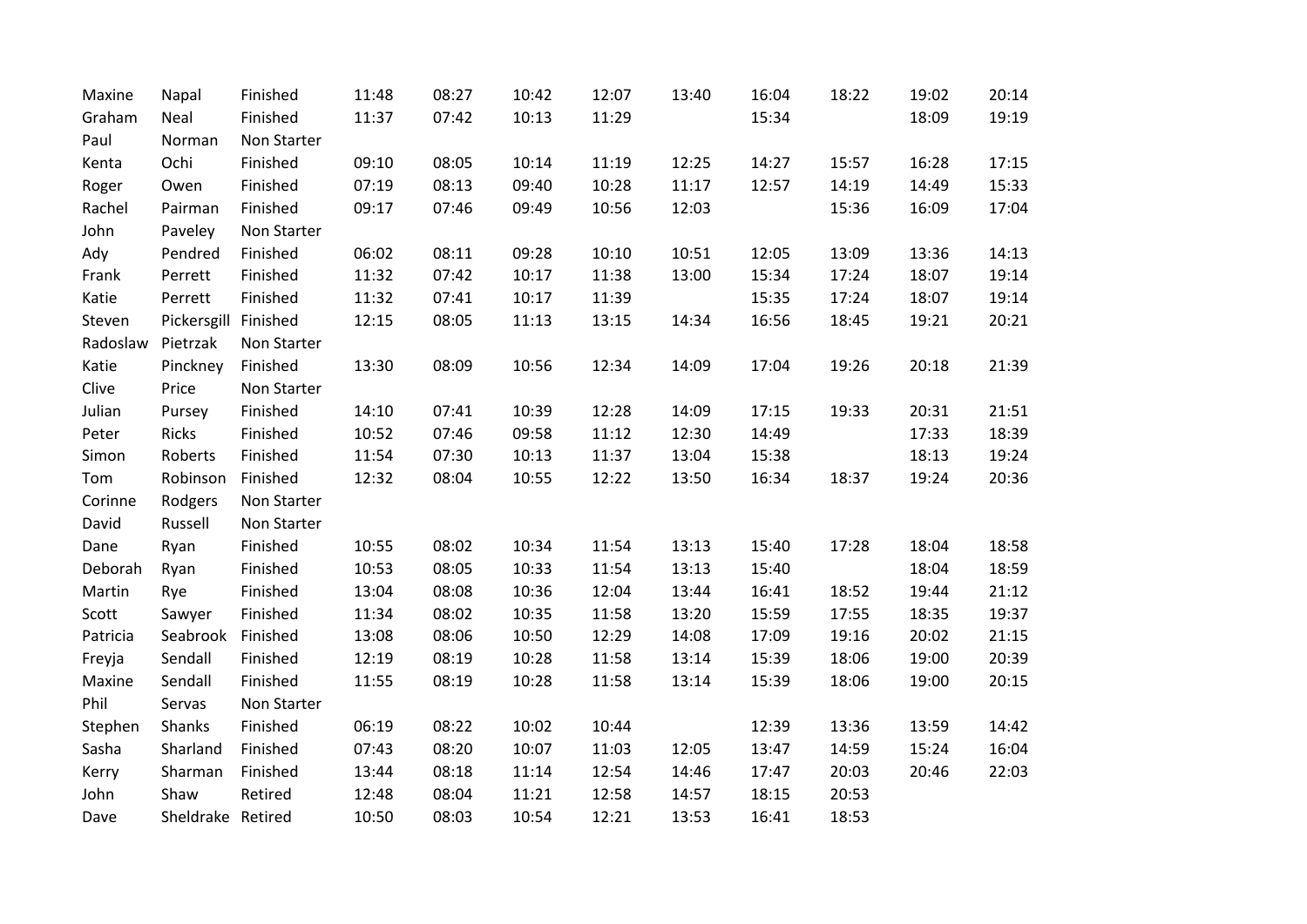| Marie            | Shepherd     | Retired     | 10:10 | 07:32 | 10:31 | 12:06 | 14:08 | 17:42 |       |       |       |
|------------------|--------------|-------------|-------|-------|-------|-------|-------|-------|-------|-------|-------|
| Liz              | Sheppard     | Non Starter |       |       |       |       |       |       |       |       |       |
| Michael          | <b>Simms</b> | Finished    | 13:25 | 08:11 | 10:55 | 12:22 | 13:52 |       | 19:04 | 19:57 | 21:37 |
| Bob              | Smart        | Finished    | 12:10 | 08:04 | 10:38 | 12:02 | 13:38 | 16:14 | 18:21 | 19:08 | 20:14 |
| Charlotte        | Smith        | Finished    | 08:17 | 08:08 | 10:05 | 11:05 | 12:01 | 13:49 | 15:06 | 15:36 | 16:25 |
| Christophe Smith |              | Finished    | 10:56 | 07:32 | 10:01 | 11:16 | 12:33 | 14:53 |       | 17:21 | 18:28 |
| Kevin            | Smith        | Non Starter |       |       |       |       |       |       |       |       |       |
| Leanne           | Smith        | Finished    | 09:29 | 08:23 | 10:17 | 11:29 | 12:29 | 14:48 | 16:22 | 17:02 | 17:53 |
| Penny            | Southern     | Finished    | 11:54 | 08:02 | 10:36 | 11:58 | 13:24 | 16:05 | 18:09 | 18:51 | 19:56 |
| Amy              | Stennett     | Finished    | 14:08 | 08:10 | 11:31 | 13:17 | 15:04 | 18:16 | 20:28 | 21:16 | 22:18 |
| Pete             | Stevens      | Finished    | 06:22 | 08:35 | 10:04 | 10:53 | 11:42 | 13:18 | 14:30 |       | 14:57 |
| Jacqueline Stott |              | Finished    | 09:14 | 07:47 | 10:04 | 11:05 | 12:06 | 14:13 | 15:30 |       | 17:01 |
| Jonni            | Suckling     | Finished    | 07:42 | 08:21 | 10:07 | 11:04 | 12:04 | 13:47 | 14:59 | 15:24 | 16:04 |
| Anita            | Syphas       | Non Starter |       |       |       |       |       |       |       |       |       |
| Alison           | Taylor       | Finished    | 08:20 | 08:16 | 10:06 | 11:06 | 12:02 | 13:57 | 15:20 |       | 16:37 |
| Paul             | Taylor       | Non Starter |       |       |       |       |       |       |       |       |       |
| Tamzyn           | Taylor       | Non Starter |       |       |       |       |       |       |       |       |       |
| David            | Telfer       | Non Starter |       |       |       |       |       |       |       |       |       |
| Matt             | Textor       | Finished    | 09:29 | 08:23 | 10:18 | 11:29 | 12:29 | 14:48 | 16:22 | 17:02 | 17:53 |
| Stephen          | Thatcher     | Finished    | 09:24 | 08:08 | 09:57 | 10:59 | 12:10 | 14:22 | 15:55 | 16:30 | 17:32 |
| Philip           | Thornton     | Finished    | 08:18 | 08:09 | 09:52 | 10:48 | 11:49 | 13:36 | 15:02 | 15:37 | 16:27 |
| Vivien           | Toms         | Finished    | 14:01 | 07:28 | 10:24 | 12:03 | 13:38 | 16:42 | 19:10 | 20:06 | 21:30 |
| Darren           | Truman       | Finished    | 12:57 | 07:35 | 10:15 | 11:38 |       | 16:00 | 18:27 | 19:15 | 20:33 |
| Georgina         | Truman       | Finished    | 12:57 | 07:35 | 10:15 | 11:38 | 13:08 | 16:00 | 18:27 | 19:15 | 20:32 |
| lan              | Trussler     | Finished    | 12:02 | 07:50 | 10:33 | 11:57 | 13:25 | 15:57 | 17:59 | 18:42 | 19:53 |
| Jeffrey          | Trybus       | Finished    | 06:50 | 08:18 | 09:37 | 10:20 | 11:07 | 12:47 | 13:57 | 14:25 | 15:09 |
| Kathy            | Tytler       | Non Starter |       |       |       |       |       |       |       |       |       |
| Max              | Uden         | Finished    | 10:17 | 08:03 | 10:03 | 11:05 | 12:09 | 14:36 |       | 17:18 | 18:20 |
| Dan              | Unwin        | Finished    | 11:11 | 08:04 | 10:25 | 11:42 | 13:03 | 15:35 |       | 18:08 | 19:16 |
| Karen            | Walsh        | Finished    | 11:01 | 08:07 | 10:28 | 11:47 |       | 15:38 | 17:32 | 18:10 | 19:09 |
| Natasha          | Watkins      | Finished    | 10:20 | 08:00 | 10:04 | 11:05 | 12:12 | 14:32 |       | 17:34 | 18:21 |
| Robert           | Wiles        | Finished    | 10:45 | 08:20 | 10:31 | 11:56 | 13:14 | 15:42 |       | 18:05 | 19:06 |
| Laura            | Wilson       | Finished    | 14:12 | 08:05 | 11:31 | 13:17 | 15:04 | 18:15 | 20:28 | 21:16 | 22:18 |